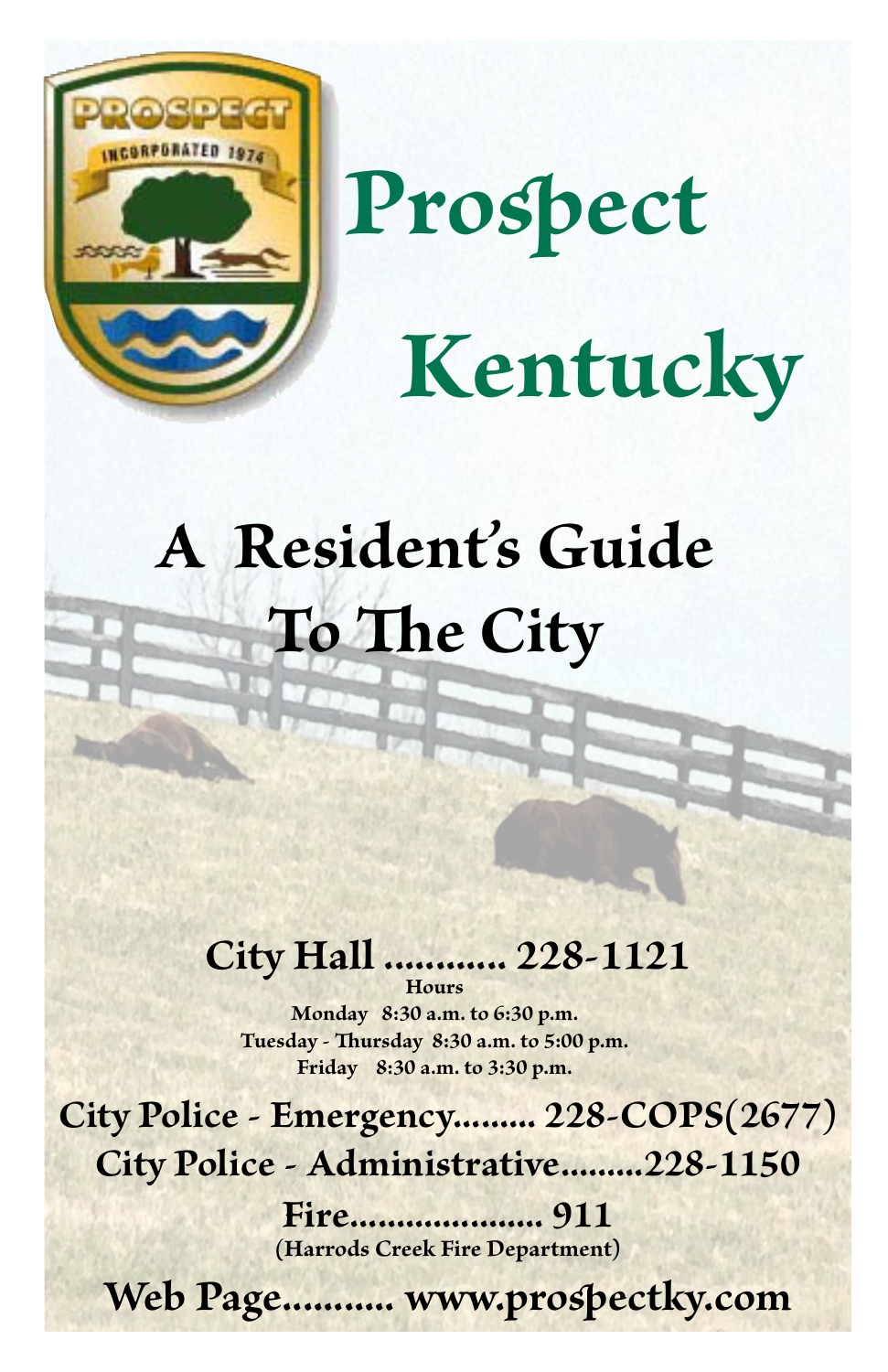## *A Message From The Mayor*

Residents of Prospect: Prospect is one of 83 suburban cities in Jefferson County, Kentucky, and is one of the largest – being a Third Class City as defined by the Commonwealth of Kentucky. We have a 24 hour police department, twice-a-week garbage and recycling pickup, library services, street paving and snow removal, street lighting, several parks, street cleaning, a forestation program and many other services.



 We are proud that our City is one of the most progressive in the region. In 2008 the city was awarded "Tree City USA" Status by the National Association of Foresters and the National Arbor Day Foundation. Most residents pick Prospect as a place to live because of its ambiance: mature trees, grassy open spaces, lack of urban sprawl and the convenience of our service-oriented shopping.

 City Council meets on the third Monday of each month at 7:00 p.m. at City Hall and you're invited to attend any meetings. City Hall itself is open weekdays from 8:30 to 6:30 Monday, 8:30 to 5:00 Tuesday thru Thursday and 8:30 to 3:30 on Friday. Call or come by if we can help you or provide you with information.

 We've prepared this booklet to help you familiarize yourself with Prospect. I hope you will take the time to read it. If you need assistance, please call us at 228-1121.

 Sincerely, **Stond Todd B. Eberle - Mayor** 

#### **Government**

Prospect has a Mayor-Council form of government. The Mayor is in charge of the executive branch and the City Council, made up of six at-large members, comprises the legislative branch. The Mayor serves a four-year term, and the City Council Members serve two year terms. Elections are on a non-partisan basis and are held in November of even numbered years. There is no formal judicial branch in City government though we do have a Code Enforcement Board which hears appeals of code violations. Jefferson County has a unified court system under which all traffic and criminal fines and fees are collected by the County.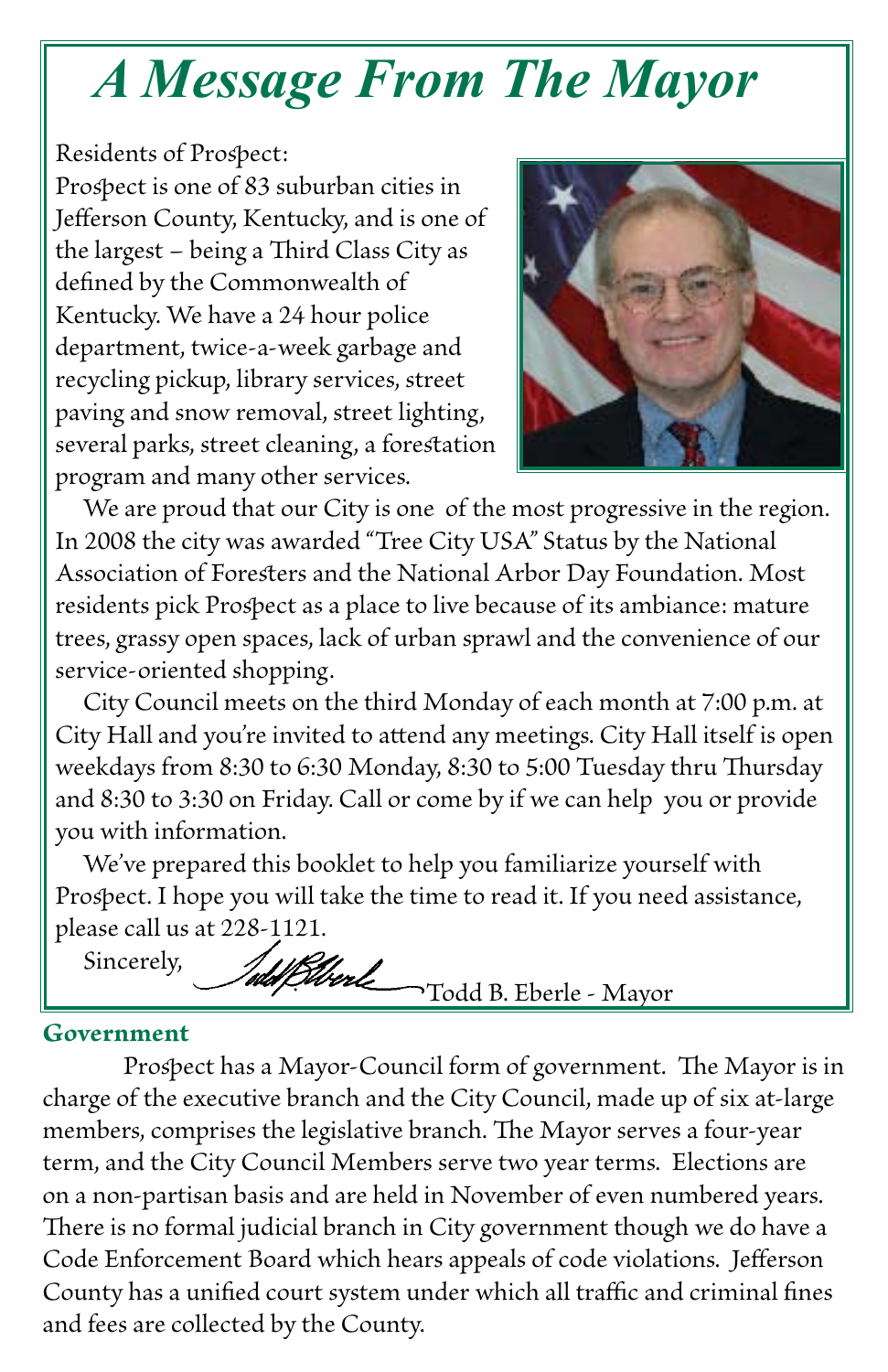#### **Elected Officials**

 Six City Council Members are elected every two years in a non-partisan election. There are no "districts" in the City. Each council member runs at-large. The present members of the City Council and their telephone numbers are:

| Loretta Ertel                  | Sandra Leonard                | <b>Stuart Miles</b>           |
|--------------------------------|-------------------------------|-------------------------------|
| 228-9858                       | 228-6657                      | 777-5042                      |
| <b>Sandy Tucci</b><br>228-6200 | <b>Alan Simon</b><br>228-2960 | <b>Mike Scott</b><br>228-3561 |

#### **Mayor Todd Eberle 228-1121 (City Office)**

#### **City Staff**

 **Ann Simms**, is our City Administrator and City Clerk. She is in charge of the day-to-day operations of the City.

 **Marvin Wilson** is our Chief of Police and is in charge of the Prospect Police Department.

 **Debra Skaggs** is our Deputy City Clerk for Finance. Her responsibilities are focused on managing city finances, collection of taxes and the issuance of permits and licenses.

 **Ann Melton**, is our Deputy City Clerk for Administration. She is responsible for record-keeping and recording duties assigned to the City Clerk and has a primary responsibility of dealing with inquiries from residents.

 **Ron Cundiff** is our Director of Parks, Maintenance and Technology. He is responsible for regular maintenance within the city and its park areas, as well as managing the city's computers, technical activities and initiatives.

#### **City Newsletter and Web Site**

 Your city is dedicated to keeping all residents informed about its activities. The "Prospect City Newsletter" received a merit award in 2008 from the Kentucky Association of Government Communicators. It contains regular columns and the minutes of City Council meetings. It is printed and mailed to every resident on a monthly basis and emailed to residents who have provided City Hall their email address. If you would like to receive it electronically, be sure to provide us with your email address. Residents are encouraged to attend meetings and can participate in discussions on issues which interest them. Because the Council must vote to approve the minutes, their publication runs one month behind. The Council minutes are also available on the City web site at:

 **www.prospectky.com.**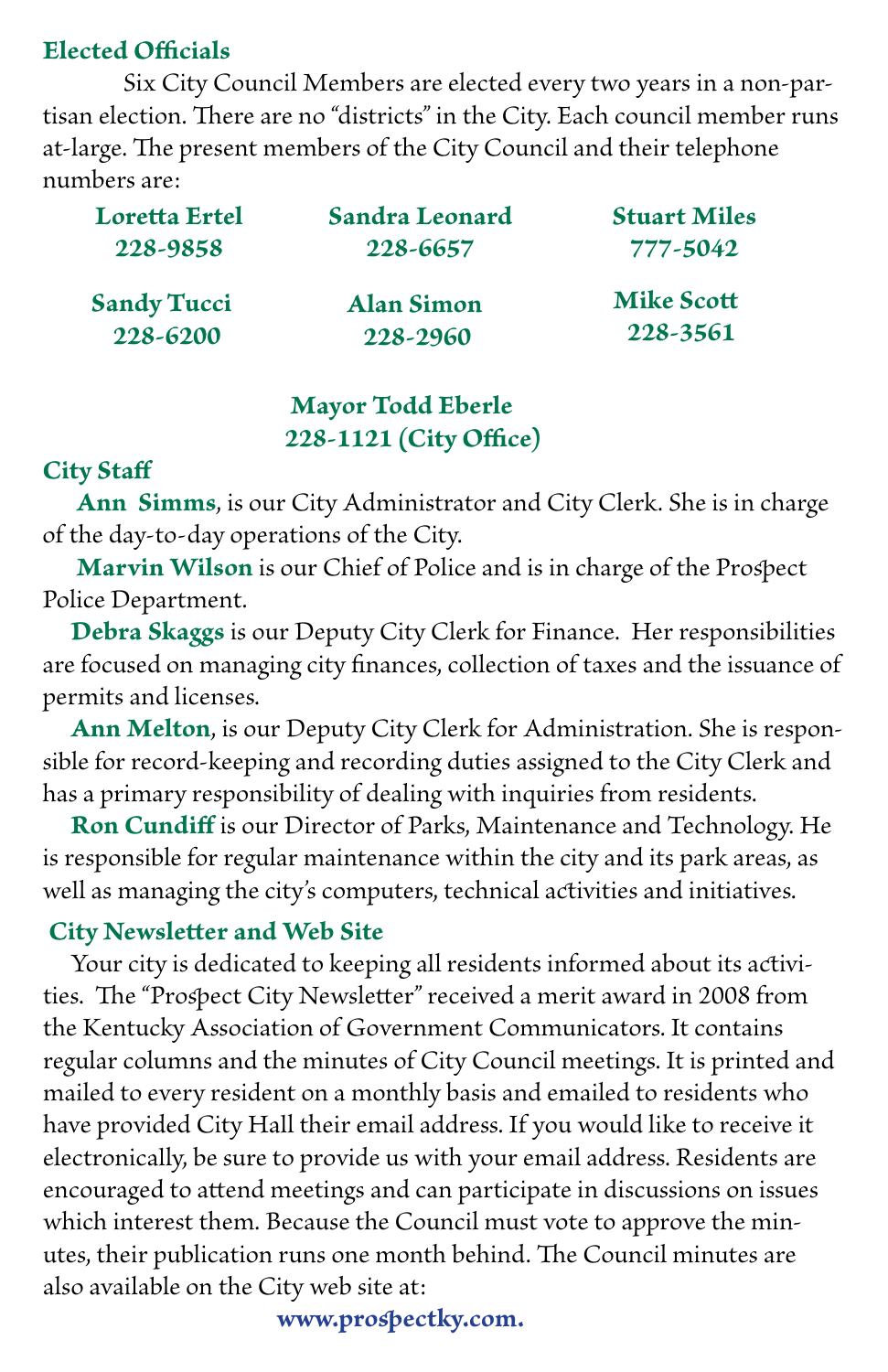#### **City Ordinances**

 The City has a Code of Ordinances covering a wide variety of subjects. You are invited to visit City Hall any time to read the content of any ordinance. At your request, we can also make copies of ordinances which may involve a small photocopying charge.

#### **City Parks and Public Areas**

Prospect maintains several city park areas. *Putney Pond and Woodlands* is a natural area purchased by the city in 2008. The 25 acre park has a pedestrian/bicycling trail leading to the pond and a series of trails in the woodland area adjacent to the pond. *Cowley Park*, sometimes referred to as "the Cowley Open Space," is located at the intersection of Hunting Creek Drive and Westover Drive and is the site of many of our annual city celebrations including the 4th of July "Boomsday," the Sunday before Halloween "Pun'kin Paint'in," and the winter holidays' "Light Up Prospect." *Little Hunting Creek*  Park, sometimes referred to as "City Hall Park," lies between the east side of Prospect City Hall and Fox Harbor Road. The park is maintained as an open area and is used by various neighborhood groups for picnics and other activities. The city also owns land adjacent to and in the flood plains of Harrods Creek. Though those areas are public lands, at present they have no formal trails maintained by the city.

#### **Police Department**

 The Police Department, located on the second floor of City Hall, consists of eight full-time officers and a Chief of Police. Col. Marvin Wilson is the Chief of Police. The department provides 24-hour patrols throughout the City, investigates crimes, advises residents of code violations, and performs " house watches" when residents are away. Their response time to any call for assistance is usually never more than two to three minutes. For police emergency assistance, call 228-COPS (2677) 24 hours a day, be sure to note you are calling from Prospect. For police business, call the City Hall number, 228-1150 during regular City Hall office hours.

#### **Fire Department**

 The Harrods Creek Fire Department, a fully equipped fire-fighting force, provides fire protection and emergency medical services for Prospect residents. They are not part of the city government. The department has two firehouses, both of which are staffed full-time. The closest is at 8905 U.S. Highway 42. Chief Chris Aponte is in charge of the Fire Department. He can be reached at 228-1351. For a fire emergency, call 911.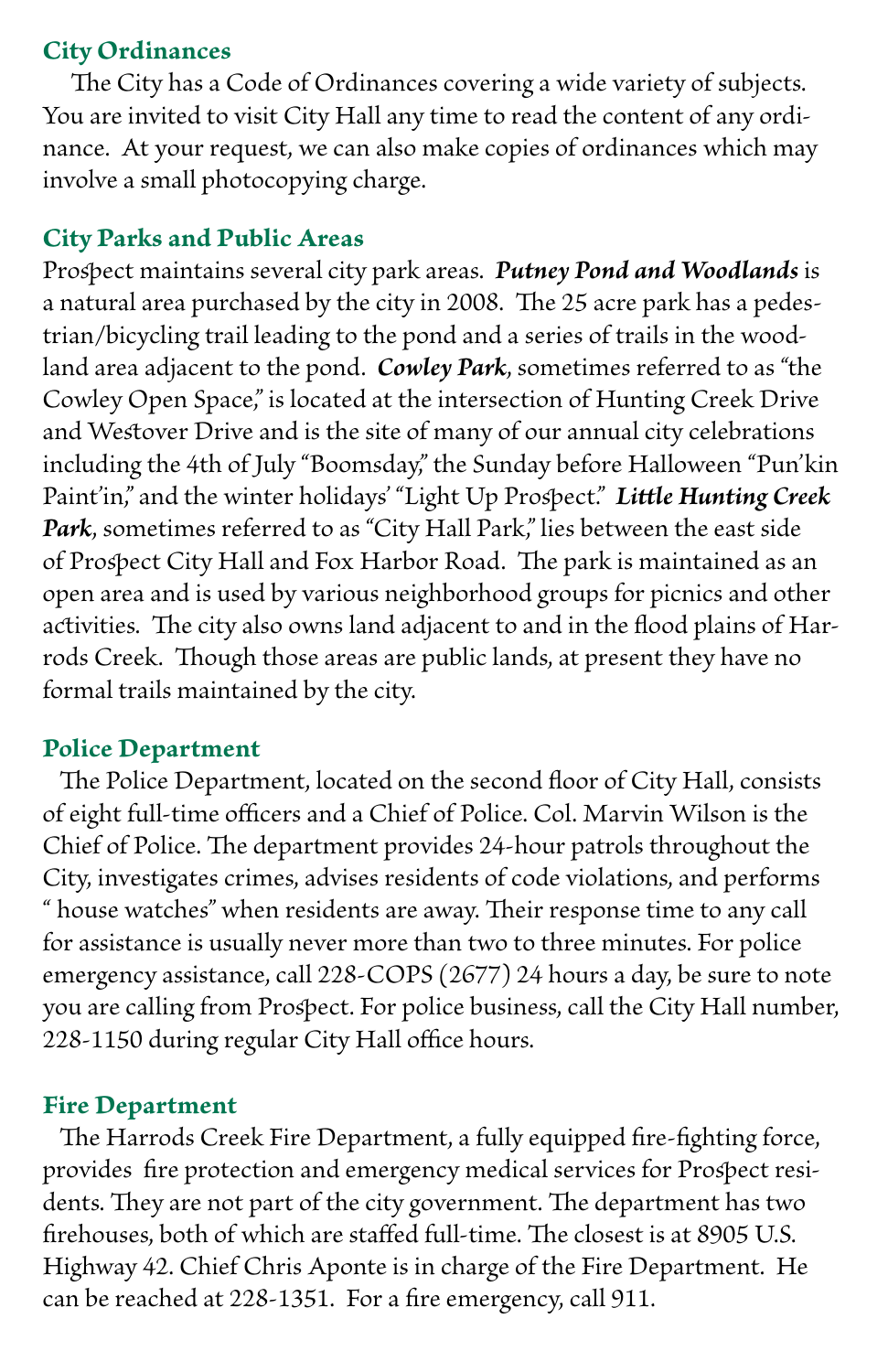#### **Garbage and Recycling**

 Prospect is the only city in Jefferson County to provide twice-a-week backdoor garbage and once-a-week back door recycling pickups. In addition, the City provides curbside once-a-week pickup of yard waste (leaves, grass, and small branches) from the second week in April through the second week in January. Garbage pickup is on Monday and Thursday for half the city and on Tuesday and Friday for the remainder. Recycling pickup is on the second garbage pickup day of the week and yard waste pickup is on the first garbage day. Call City Hall or check the City Calendar to determine your days.

 You do not need to sort recycling items. Sorting is done by the City's contractor. If you have recently moved into your home, a green recycling container should have been left for you to use. If there is no container, please call City Hall for a new one.

 Yard waste (grass clippings, leaves and small branches) is picked up year round. However, between January and April, please call the City's contractor at 568-3800 if you have yard waste to be picked up. Branches no larger than three inches in diameter must be tied with twine in bundles no longer than four feet in length and weigh no more than forty pounds per bundle. Yard waste must be placed in paper or plastic bags or separate containers marked "yard waste". Large items (except appliances with freon), sometimes picked up only as a part of "trash day" in other cities, will be picked up curb side at any time. If you have an unusually large item or a large number of items, please alert our contractor at 568-3800 ahead of time.

 If a garbage, recycling or yard waste pickup is missed on your regular day, please call City Hall at 228-1121. The makeup will normally be the next day. All items for waste removal must be out by 6 a. m. on the pickup day. Times for routes can change from day to day. There will be no collection on the following holidays: New Year's Day, Memorial Day, Independence Day, Labor Day, Thanksgiving Day, and Christmas Day. If one of your collection days falls on or after an observed holiday for that week, your collection day for that week will be postponed one day. Check your city calendar to confirm.

#### **Speed Limits**

 Except for U.S. Highway 42, which is a State maintained road, the speed limit on all streets in the city is either 20 or 25 miles per hour.

#### **Permits and Licenses**

 Generally, any improvements which you make regarding the exterior of your home require a building permit from the City. This includes structural additions, fences, swimming pools, sprinkler systems, etc. PODS, dumpsters, and trailers also require permits. Permits must be obtained at City Hall. Most contractors are familiar with the process but you are responsible for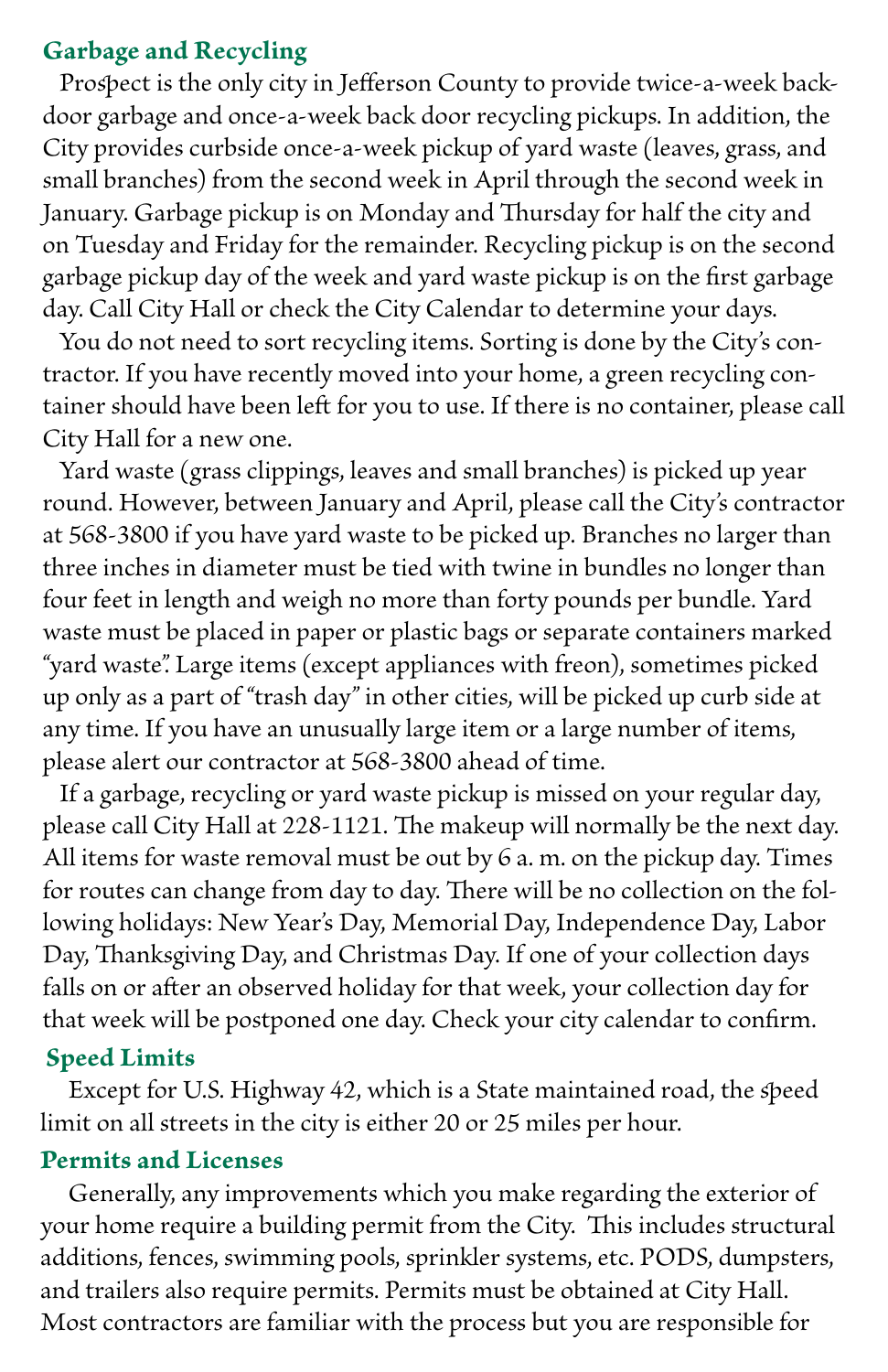seeing that the permit is obtained and any required deposits are paid. If construction is begun without a permit, a stop-work order and/or a fine may be imposed. It is advisable to check with City Hall before you do work to see if it requires a permit. Residents who build in-ground swimming pools (no above-ground pools are allowed in the City) must also obtain a permit from Louisville Metro and from their Board of Health. You should be aware many areas of Prospect have deed restrictions, which may be more restrictive than City ordinances. Read your deed restrictions or contact your homeowner's association before you decide to build, remodel or plant.

#### **Right of Way/Easements**

 Your lot extends through what is called the City's right-of-way to the street. Although the City has a right-of-way, it is your obligation to maintain it, i.e., to mow the grass, take care of trees, etc. The City has the right to use and exercise control over the right-of-way. Please be sure you do not place sprinkler system components in the right-of-way. If the City or a utility has to dig in the right-of-way or pave the street, they are not obligated to make repairs in the right-of-way. Any planting of trees in the right-of-way or on city owned lands, must be approved by the *Prospect Forestation Board*. While you are generally prohibited from constructing or planting anything in an easement, the City and utility companies are generally tolerant of you doing so – with the understanding that if they do have to work in the easement, they will not replace anything they may damage or remove. You can check for easements on your property by looking at the survey for your lot.

#### **Snow Removal**

 The City has a designated snow removal plan for Prospect roadways. It targets main thoroughfares first, with special attention paid to hilly areas. Generally, Fox Harbor Road and Hunting Creek Drive will be cleaned first, followed by Bridgepointe Boulevard, Timber Ridge Drive, Westover Drive, Windham Parkway and Sutherland Farm Road. The snow removal plan is for main streets to be kept clear as much as possible, for connector streets to be worked next and secondary streets to be attended to last. All cul-de-sacs are last on the list. Highway 42 is cleared by the State, not the City. The City does not have control over when snowplows will clear the highway.

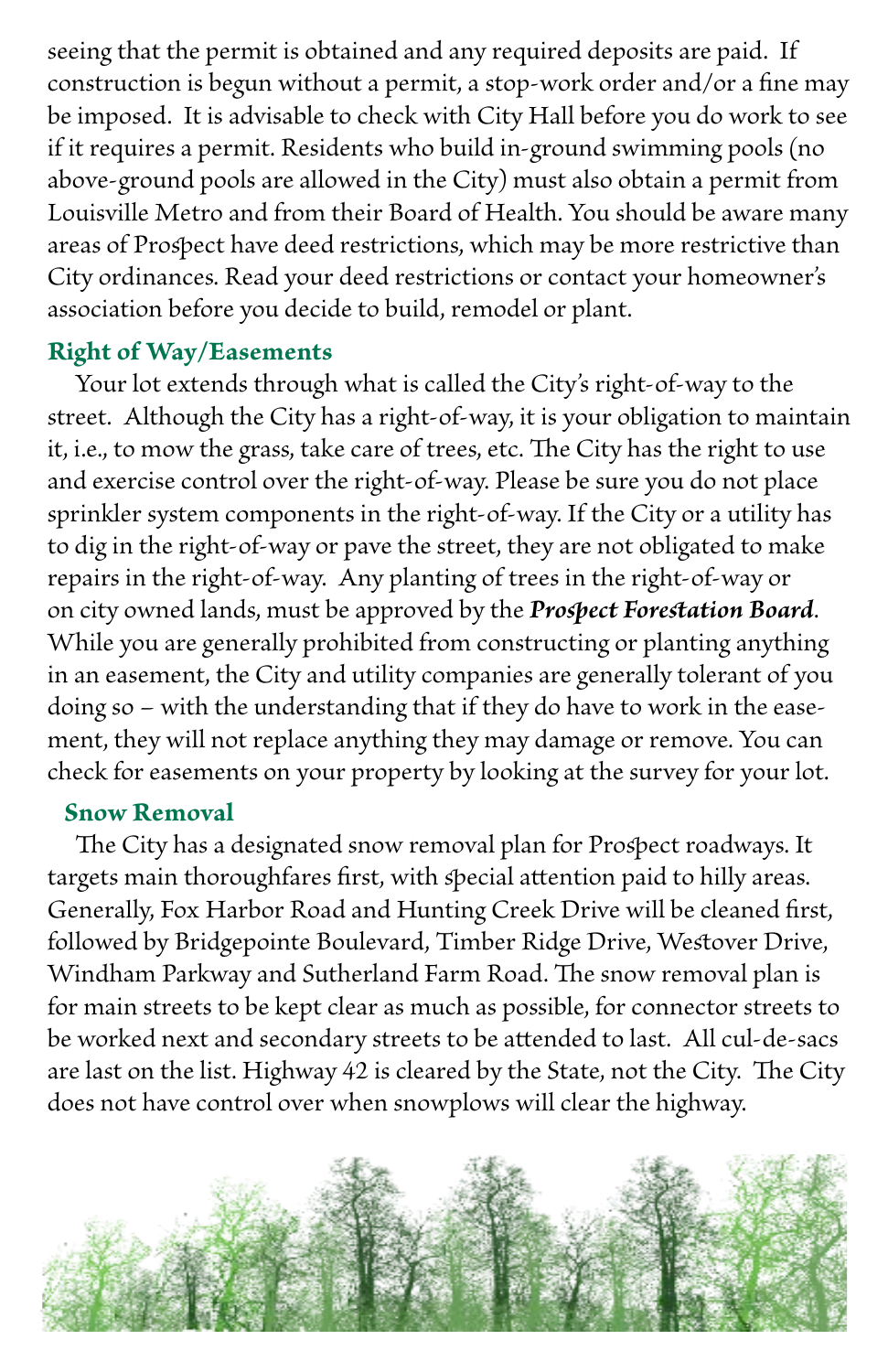#### **Animals**

 No pets may run loose outside of your yard in Prospect. Louisville Metro and City ordinances both require an animal to be under the control of a person at all times. If you have a fence (including an invisible fence when your pet is wearing a control collar) the animal is considered under your control. Even if under your control, you must abide by the City's "animal waste" ordinance and clean up after your pet. Animals found roaming free will be caught by the Police or Louisville Metro Animal Control Officers. When caught by Prospect Police, the animal will be placed in a cage at City Hall until Metro Animal Control picks it up. Prospect Police will attempt to contact a pet's owner if it has a tag. You are subject to a City fine and Metro penalties if your pet is picked up. The animal shelter is in southwest Jefferson County, and it is to your advantage to reclaim any pet you have as quickly as possible. Except for large lots and small farms, livestock and farm animals are not allowed in the city. No hunting is allowed within the city limits of Prospect.

#### **Landscaping In Common Areas**

 Generally, the open areas in the City, areas around the entrances to subdivisions and medians or traffic islands are City property and are maintained by the City. The City also plants some flowers, small trees and bushes. Garden clubs and homeowner associations are encouraged to augment these plantings if they wish after notifying the city. Trees are managed by the Forestation Board. Developers maintain areas which are under development. The City has no responsibility for these areas.

#### **Street Signs and Street Lights**

 The City furnishes street signs (both directional and traffic control) and street lights in areas under its control. If you believe a street sign or street light is needed, please contact City Hall. Private streets and areas under development may not be under City control. We can tell you whether specific areas have been dedicated as public roads.

#### **Voter Registration**

 We want you to be involved with our community. One of the best ways to do that is registering to vote. To obtain voter registration cards, please call Jefferson County Clerk's office at 625-5700 or the Oldham County Clerk's office at 222-0047 if you are in the Oldham County portion of the city.

#### **Signs**

 Generally, commercial signs are prohibited in residential areas and signs are not permitted on public property. Off-premise signs are not allowed. The sign ordinance is quite extensive. To check on the legality of a sign, contact city hall before posting it.